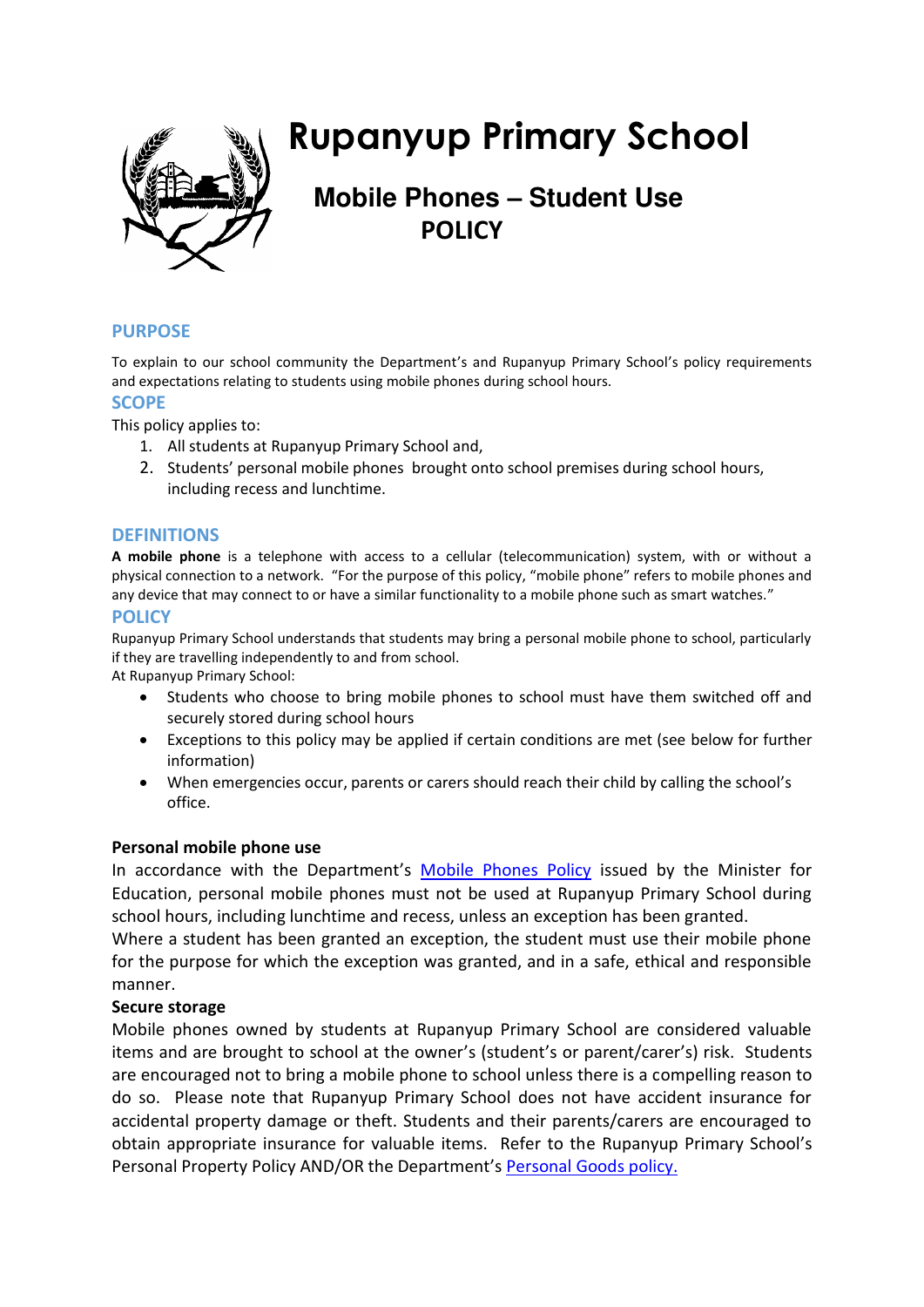Where students bring a mobile phone to school, Rupanyup Primary School will provide secure storage. Secure storage is storage that cannot be readily accessed by those without permission to do so. At Rupanyup Primary School students are required to store their phones in the General Office in a locked storage container.

### **Enforcement**

Students who use their personal mobile phones inappropriately at Rupanyup Primary School may be issued with consequences consistent with our school's existing student engagement and Behaviour Management policies.

At Rupanyup Primary School inappropriate use of mobile phones is **any use during school hours**, unless an exception has been granted, and particularly use of a mobile phone:

- in any way that disrupts the learning of others
- to send inappropriate, harassing or threatening messages or phone calls
- to engage in inappropriate social media use including cyber bullying
- to capture video or images of people, including students, teachers and members of the school community without their permission
- to capture video or images in the school toilets, changing rooms, swimming pools and gyms
- during exams and assessments

# **Exceptions**

Exceptions to the policy:

- may be applied during school hours if certain conditions are met, specifically,
	- o Health and wellbeing-related exceptions; and
	- o Exceptions related to managing risk when students are offsite.
- can be granted by the principal, or by the teacher for that class, in accordance with the Department's [Mobile Phones Policy.](https://www.education.vic.gov.au/school/principals/spag/safety/Pages/mobilephones.aspx)

The three categories of exceptions allowed under the Department's [Mobile Phones Policy](https://www.education.vic.gov.au/school/principals/spag/safety/Pages/mobilephones.aspx) are:

#### *1. Learning-related exceptions*

| <b>Specific exception</b>                                                                                                          | <b>Documentation</b>                                          |
|------------------------------------------------------------------------------------------------------------------------------------|---------------------------------------------------------------|
| For specific learning activities (class-based exception)                                                                           | Unit of work, learning sequence                               |
| For students for whom a reasonable adjustment to a<br>learning program is needed because of a disability or<br>learning difficulty | Individual Learning Plan, Individual<br><b>Education Plan</b> |

#### *2. Health and wellbeing-related exceptions*

| <b>Specific exception</b>        | <b>Documentation</b>               |
|----------------------------------|------------------------------------|
| Students with a health condition | <b>Student Health Support Plan</b> |
| Students who are Young Carers    | A localised student record         |